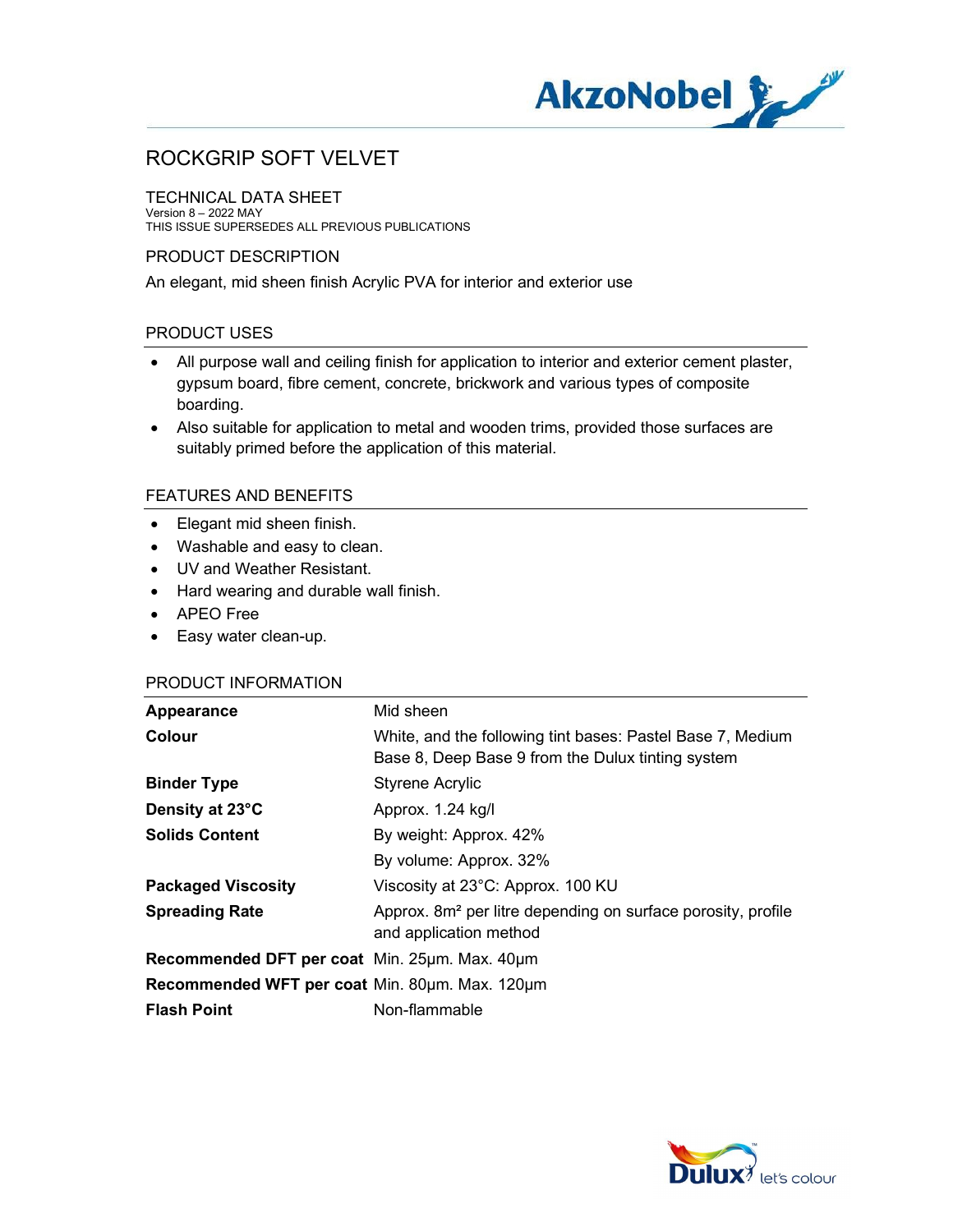

# APPLICATION INFORMATION

| Mixing                         | Stir until homogeneous with a flat paddle.                                                                                                                                                               |
|--------------------------------|----------------------------------------------------------------------------------------------------------------------------------------------------------------------------------------------------------|
| Application Surface conditions | Surface Temperature between 10 - 35°C. Relative Humidity<br>between 10 - 85 % OR 2°C above dew point minimum.                                                                                            |
| Application methods            | Brush, roller or airless spray.                                                                                                                                                                          |
| <b>Thinner</b>                 | Thinning not recommended. Ready for use after thorough<br>stirring.                                                                                                                                      |
| <b>Drying Time</b>             | Touch dry 1 hour at 23°C.                                                                                                                                                                                |
| <b>Recoating Time</b>          | 4 hours at 23°C (Drying times will be extended during cold,<br>wet or humid conditions)                                                                                                                  |
| Cleaning of equipment          | After use, remove as much product as possible, and then<br>clean immediately with water.                                                                                                                 |
| <b>Substrates</b>              | Suitable for cement plaster, gypsum plaster, concrete, fibre-<br>cement, various types of composite boarding, PVC, metal<br>and wood trims provided that appropriate preparation and<br>priming is done. |
| Precautions                    | Do not apply during cold (below 10°C) or wet weather.                                                                                                                                                    |
|                                | Do not apply directly to substrate without priming.                                                                                                                                                      |
|                                | Not suitable for direct application to powdery or friable<br>surfaces whether previously painted or not.                                                                                                 |
|                                | Essentially a wall coating. For areas subject to continual<br>handling/soiling, e.g. cupboards and doorframes, use<br>Rockgrip Universal Gloss Enamel.                                                   |
|                                | Not suitable for use in kitchen and bathrooms.<br>Do not clean the surface within 7 days of applying.                                                                                                    |
|                                | Clean only with Dulux Pre-Paint Sugar Soap and non-                                                                                                                                                      |
|                                | abrasive cloth                                                                                                                                                                                           |
| <b>Coats Required</b>          | Apply two to three finishing coats to new surfaces to achieve<br>a closed film and solid colour.                                                                                                         |

### SURFACE PREPARATION

Plaster sand should comply with SABS 1090 requirements. Plaster mix must be applied at a minimum thickness of 10mm, curing to a hard and sound finish, free of soft and friable material. MPA strength must comply with SABS 0164-1 (10MPA=2, 6:1 and 5MPA=4:1). Ensure that surfaces are sound and free from dust, oil, grease, dirt, and debris. Surfaces must be thoroughly dry - no more than 12% moisture content.

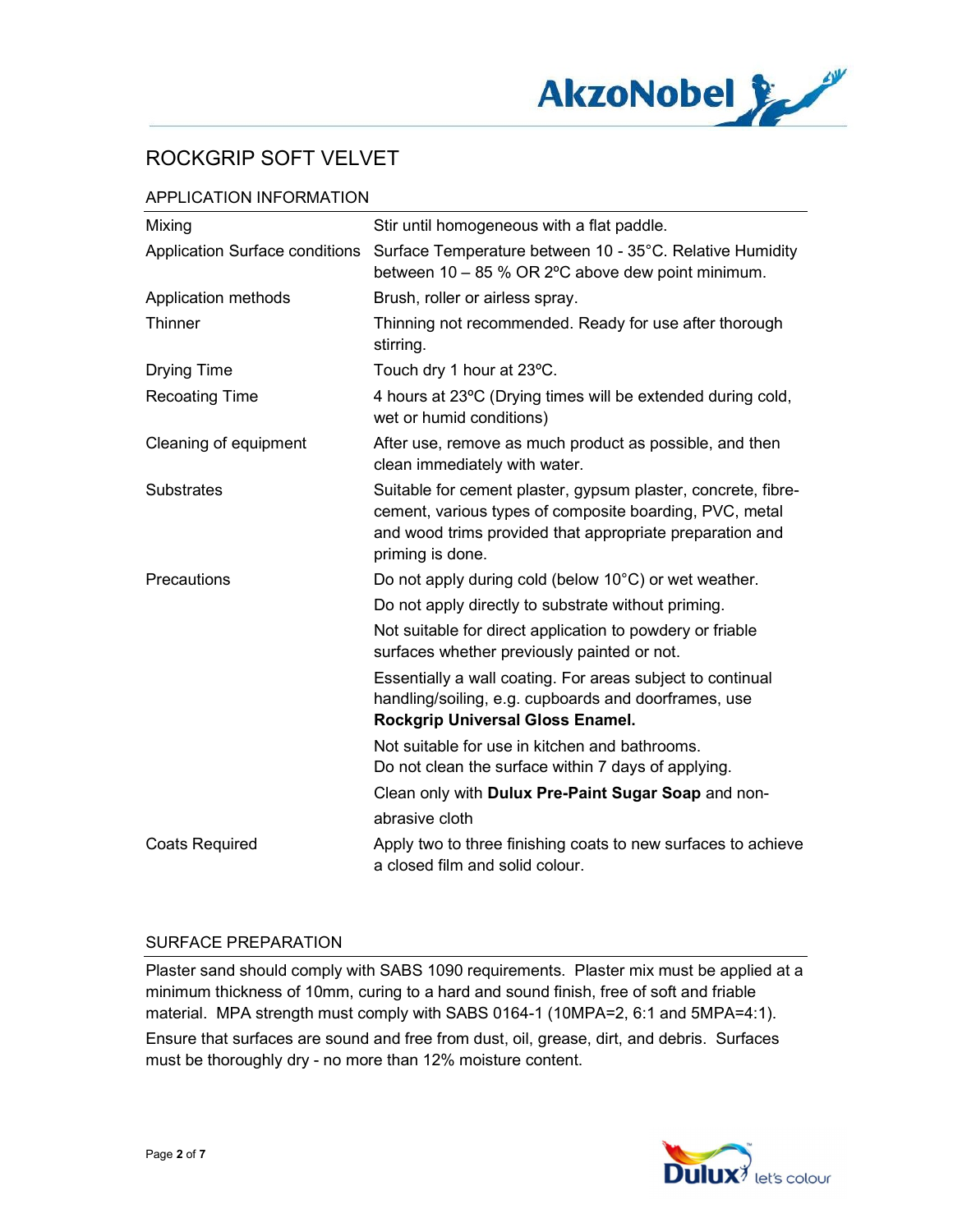

## SURFACE PREPARATION

#### NEW SURFACES

### Cement Plaster (non-friable), Fibre Cement and Composite Boarding

- It is recommended that fresh plaster should be allowed one week drying for every 5mm thickness; and longer in cold or damp weather.
- Spot-prime metal strips and nail heads with appropriate metal primer.
- For best paint system performance prime with one full coat Rockgrip Plaster Primer or Rockgrip Water Based Plaster Primer.

### Gypsum Plaster - Interior

- Newly applied Gypsum Plaster can present variable surface finishes based on the application method, the quality and type of gypsum plaster used. This can present variability in the finish of the applied gypsum in terms of surface hardness, texture and porosity. This may require added attention during priming.
- Ensure the gypsum plaster is sound, non-friable, applied and cured as per the manufacturer's specifications.
- After wiping down the gypsum plaster, no chalky powder should remain on the surface.
- If the gypsum is sound, apply a single coat Rockgrip Plaster Primer or Rockgrip Water Based Plaster Primer or Rockgrip Bonding Liquid.
- As gypsum plaster is a very porous surface, adsorption of the applied plaster primer or bonding liquid may occur. To test for this, wipe a black cloth over the dried applied Rockgrip Plaster Primer or Rockgrip Water Based Plaster Primer or Rockgrip Bonding Liquid to test its integrity. If a white residue is found on the back of the cloth, apply 1 to 2 further coats of the respective Rockgrip Plaster Primer or Rockgrip Water Based Plaster Primer or Rockgrip Bonding Liquid applied, to achieve the correct binding and sealing properties.

### Concrete

- Remove any uncured cement, grease, and mould release agents by high-pressure water blast, or wash with a strong solution of **Dulux Pre-Paint Sugar Soap** /water solution. Rinse off thoroughly with clean water and allow drying.
- For best paint system performance prime with one full coat Rockgrip Plaster Primer or Rockgrip Water Based Plaster Primer.

### Mild Steel and Iron

- Inspect shop-primer thoroughly for damage by installation. Abrade new surfaces lightly and remove rust, mill scale by sanding, scraping or with steel wire brushes back to sound mild steel and iron or sandblast to SA 2½.
- Ensure that the sanded areas are dry and free of grease and dust. A solvent wash (rags dipped in lacquer thinner) may be used. Change the rags frequently. Allow drying, OR clean with Dulux Galvanised Iron Cleaner according to technical data sheet.

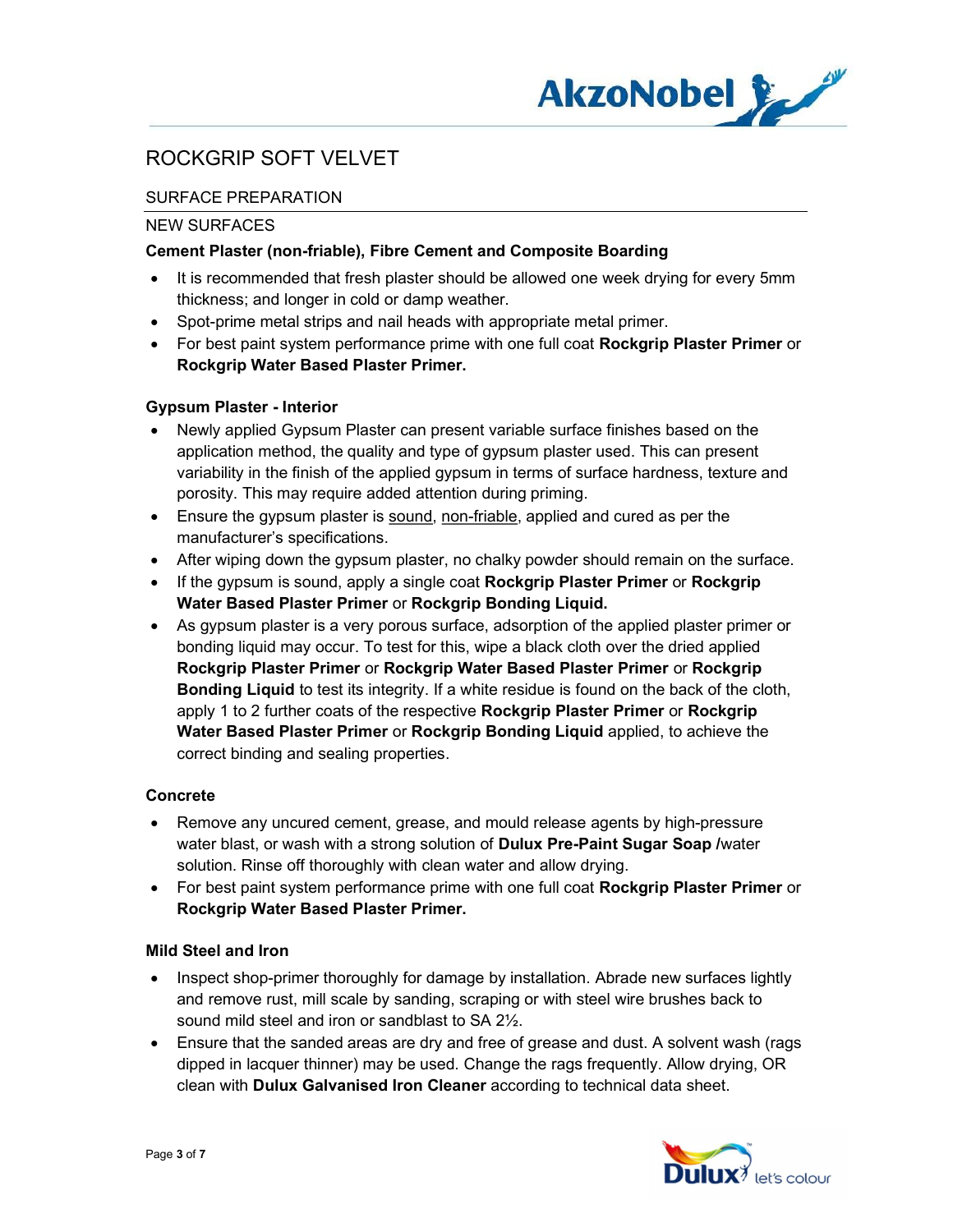

## SURFACE PREPARATION

## NEW SURFACE

## Mild Steel and Iron - Continued

- Prime immediately following preparation with two coats **Dulux Rustshield** or with one to two coats Rockgrip Steel Primer depending on the severity of the conditions. Two coats recommended for coastal conditions.
- For best paint system performance follow primer with Rockgrip General Purpose Undercoat before applying the selected finishing coat.

### PVC Gutters and Downpipes

- Sand well to improve adhesion. Ensure surface is clean and dry.
- Prime with one full coat Dulux Supergrip.

## Wooden Surfaces

- Timber treated with borer- or fire retardant may cause slow drying (consult supplier).
- Treat knots in timber with Knotting Agent.
- Spot prime nail heads with Rockgrip Steel Primer or Dulux Rustshield.
- Special attention must be given to painting the end grain to avoid moisture penetration apply a second coat after 10 - 20 minutes.
- Prime with one coat Dulux Wood Primer. Two coats may be required for very absorbent wood. Alternatively, timber surfaces can be primed with Dulux Supergrip to support a water based paint system.
- For best paint system performance follow Dulux Wood Primer with Rockgrip General Purpose Undercoat before applying the selected finishing coat.

### PREVIOUSLY PAINTED SURFACES

### Good Condition, not powdery

- Remove any loose and flaking paint back to a sound substrate and firm edges by scraping and sanding.
- Clean surfaces with Dulux Pre-Paint Sugar Soap /water solution to remove all surface contaminates and chalky residue, rinse with clean water to remove all traces of the Dulux Pre-Paint Sugar Soap treatment and allow drying out. For exterior application can high pressure water jet cleaning be used as an alternative to the Dulux Pre-Paint Sugar Soap treatment.
- Spot prime bare exposed substrates with appropriate primer.
- Enamel surfaces need to be sanded to a matt finish to aid adhesion before commencing with the Dulux Pre-Paint Sugar Soap /water solution treatment. Apply a coat of Rockgrip General Purpose Undercoat.

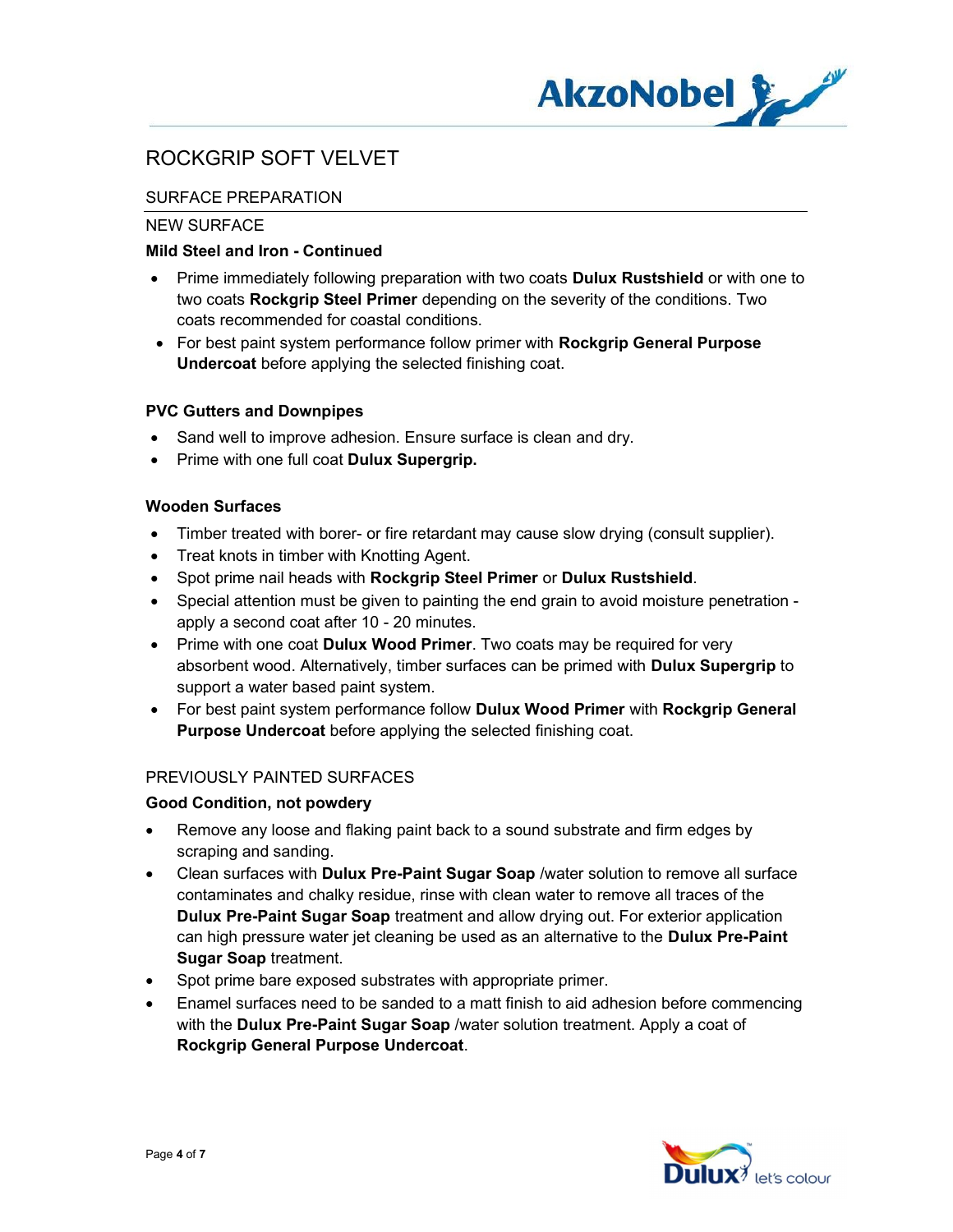

# SURFACE PREPARATION

## PREVIOUSLY PAINTED

## Old Paint in Poor Condition

- Completely remove all loose and flaking paint.
- Remove oil, grease dirt or any other contaminants with **Dulux Pre-Paint Sugar** Soap/water solution and allow drying.
- Friable surfaces must be removed and repaired.
- Chalked surfaces must be thoroughly brushed or prepared with high pressure water cleaning. NOTE: While this product can be used for sealing exterior chalked or slightly friable surfaces, it will not penetrate thick layers of powdery material. Rockgrip Bonding Liquid, which is un-pigmented, is preferred.
- Mould instructions. To kill lichen and algae growth, scrub with one of the following solutions: either 4:1 water/chlorine, or 4:1 water/sodium hypochlorite. Ensure that the areas are completely saturated, and allow the solution to react for a minimum of 4 hours. Rinse the complete wall surface thoroughly with clean water and allow drying.
- Prime all exposed areas with appropriate primer as for new surfaces.

## FILLING

Fill all imperfections with the appropriate **Dulux Pre-Paint** filler and spot prime filled areas with Rockgrip Plaster Primer or Rockgrip Water Based Plaster Primer once the crack filler has dried properly. Failure to do this will result in uneven sheen levels between the repaired and normal areas.

## HEALTH AND SAFETY INFORMATION

This product contains no added lead. Avoid contact with skin or eyes. Keep out of reach of children. If accidently swallowed, seek medical advice immediately and show this container to the doctor. Dry sanding, flame cutting and/or welding of the dry paint film will give rise to dust and/or hazardous fumes. Wet sanding should be used wherever possible.

If exposure cannot be avoided by the provision of local exhaust ventilation, suitable respiratory protective equipment should be used. Do not empty into drains or watercourses.

Ensure good ventilation during application and drying. It is recommended to use suitable protective clothing and equipment. To avoid the risk of spillage, always store and transport containers in a secure upright position. Refer to Material Safety Data Sheet for complete information.

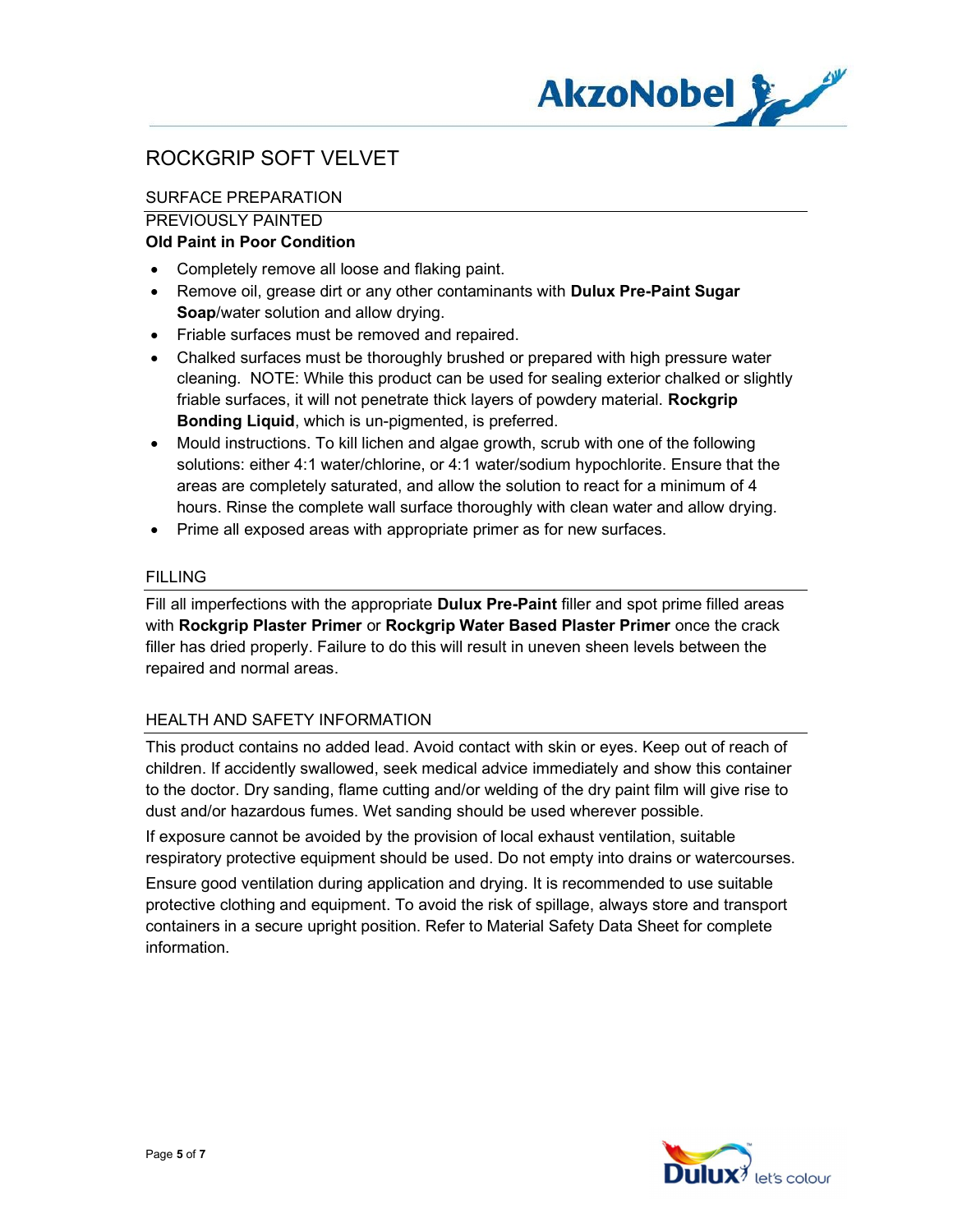

## ADDITIONAL INFORMATION

| Packaging                 | White: 5Lt, 20Lt                                                                                                                                                                                                                                                                                                                                                                                                                                                                                                                                |
|---------------------------|-------------------------------------------------------------------------------------------------------------------------------------------------------------------------------------------------------------------------------------------------------------------------------------------------------------------------------------------------------------------------------------------------------------------------------------------------------------------------------------------------------------------------------------------------|
|                           | Tint Bases: 5Lt, 20Lt                                                                                                                                                                                                                                                                                                                                                                                                                                                                                                                           |
| <b>Storage Conditions</b> | Store under cool dry conditions away from direct sunlight,<br>heat and extreme cold.                                                                                                                                                                                                                                                                                                                                                                                                                                                            |
| <b>Disclaimers</b>        | Colour references are as accurate as modern printing will<br>allow. Please refer to the in-store stripe cards/standard card,<br>or on-shelf colour displays for an accurate representation of<br>the colour. Among others, the following factors may affect<br>final colour appearance: product sheen and texture, colour<br>and light reflections, application, surface texture and<br>preparation.                                                                                                                                            |
|                           | For best colour and sheen consistency, it is advisable to use<br>containers of the same batch number, or to mix different<br>batches together in a large container, or to finish in a corner<br>before starting a new container.                                                                                                                                                                                                                                                                                                                |
| <b>Tinting Protocol</b>   | The tint base containers are only filled to levels which are<br>specific for each tint base to allow the calculated volume of<br>colourants to be added in order to achieve the volume<br>indicated on the container after tinting. Tint bases and<br>colourants are unfinished products which should not be<br>used on their own. Only once the prescribed colourant is<br>added to the specific tint base will the finished product<br>comply with the technical features and related information as<br>set out in this Technical Data Sheet. |

### GUARANTEE

Dulux offers a 8-year product guarantee on Rockgrip Soft Velvet (white and tint bases when tinted with Dulux colourants). Rockgrip Soft Velvet tinted with non-Dulux colourants is not guaranteed, Dulux has no control over the tinting process or the quality of the colourants used. To register your guarantee, simply call the Dulux Technical Helpline within 30 days of purchase. Simply supply your contact details, the site details, purchase details, batch number and related products used. You will receive a Guarantee Reference Number that you should record and keep in a safe place, together with your purchase slip for future reference. For terms and conditions of the guarantee, please visit www.duluxguarantee.co.za or contact Dulux Technical Helpline on 0860 330 111.